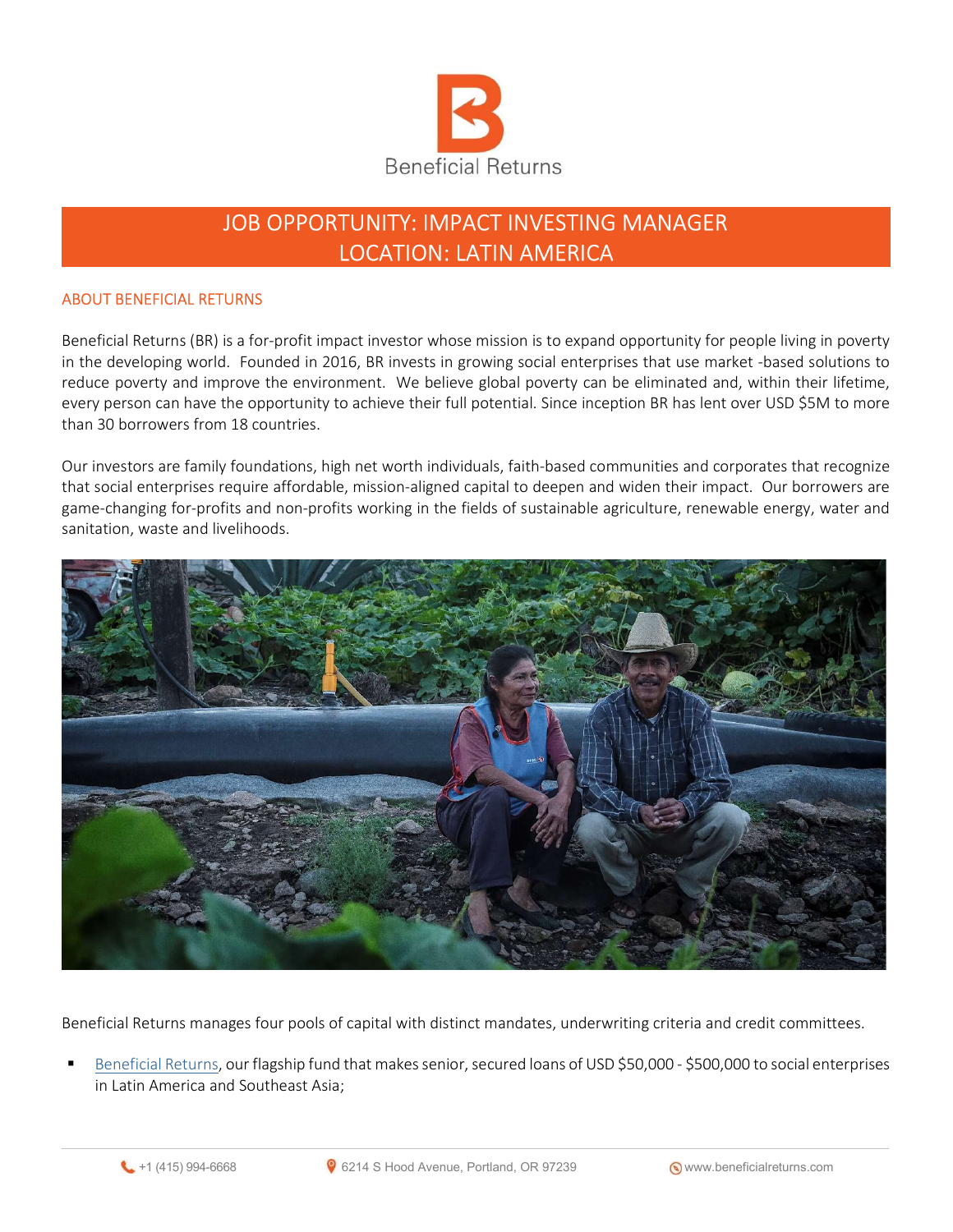**B** JOB OPPORTUNITY

- The Reciprocity Fund, that provides smaller, unsecured loans to social enterprises benefiting indigenous communities in Latin America and Southeast Asia;
- The Truss Fund, (1.0 and 2.0) that provides recovery and growth loans exclusively to social enterprise graduates of the GSBI Accelerator at Miller Center (Santa Clara University) throughout the developing world.
- The Ripple Effect Fund, which will launch in Summer 2022, provides loans to women entrepreneurs who have been recognized as Fellows of the Cartier Women's Initiative and whose work reduces poverty in Latin America and Southeast Asia.



Following five years of modest portfolio growth, Beneficial Returns (BR) is poised to significantly increase its lending activities, particularly for the Ripple Effect Fund and the Reciprocity Fund which serves women social entrepreneurs and social enterprises that benefit indigenous communities respectively. BR has secured investment capital that has paved the way for this growth. We anticipate making up to 30 loans amounting to more than USD \$1.5 million in the next twelve months for these two mandates. To achieve this milestone we are recruiting talent, building our team, refining processes and strengthening infrastructure.

#### ABOUT THE POSITION

Beneficial Returns is seeking a committed professional to manage and grow The Reciprocity Fund throughout Latin America and contribute to the launch and success of the Ripple Effect Fund. In this role you will work with leading social entrepreneurs and the pioneering impact investors that support them. This is an excellent opportunity for someone who has the ambition, maturity and skills to simultaneously meet ambitious financial and impact goals.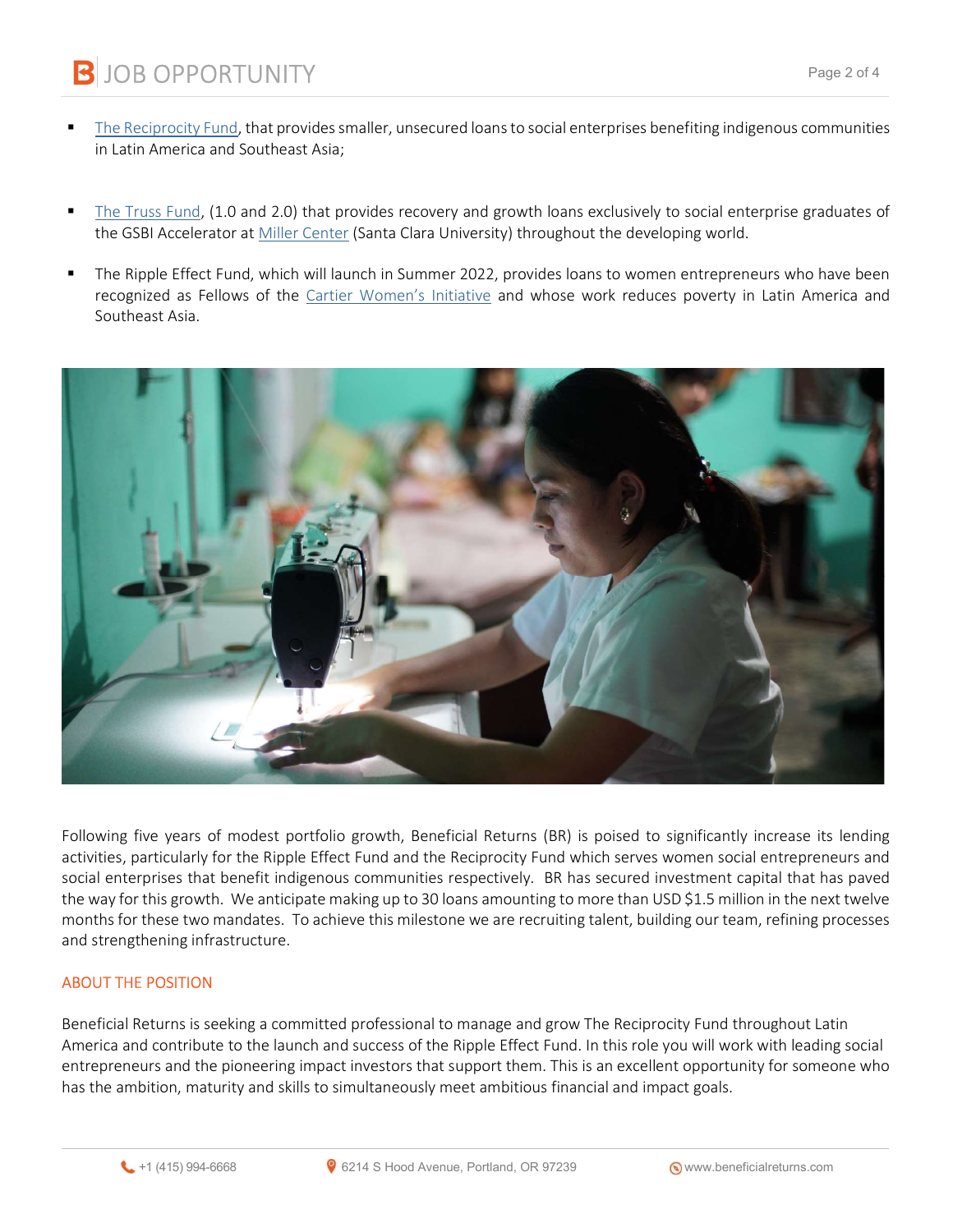The Manager will report to the CEO and will be instrumental in hiring one direct report, also to be based in Latin America, in late 2022.

The Manager will:

- Refine and launch The Ripple Effect Fund along with the Credit Manager (based in Southeast Asia.) This involves writing policies, devising work processes, setting marketing and communications goals, and consulting with Cartier Foundation executives and their consultants to ensure the success of the Fund.
- Manage The Ripple Effect Fund along with the Credit Manager.

Educate the Cartier Women's Initiative (CWI) community about the Fund, solicit loan applicants, manage the volunteer credit committee, report to Cartier Foundation.

**•** Grow The Reciprocity Fund

Develop and maintain loan referral sources throughout Latin America. Identify and solicit new borrowers, manage a portfolio of existing borrowers. Manage the volunteer credit committee. Engage with and report to investors. Hire and supervise a staff member to assist with The Reciprocity Fund.

Support the Beneficial Returns Fund in Latin America

Manage a portfolio of existing borrowers and help identify and evaluate prospective new borrowers for our flagship loan fund.



# Qualifications: